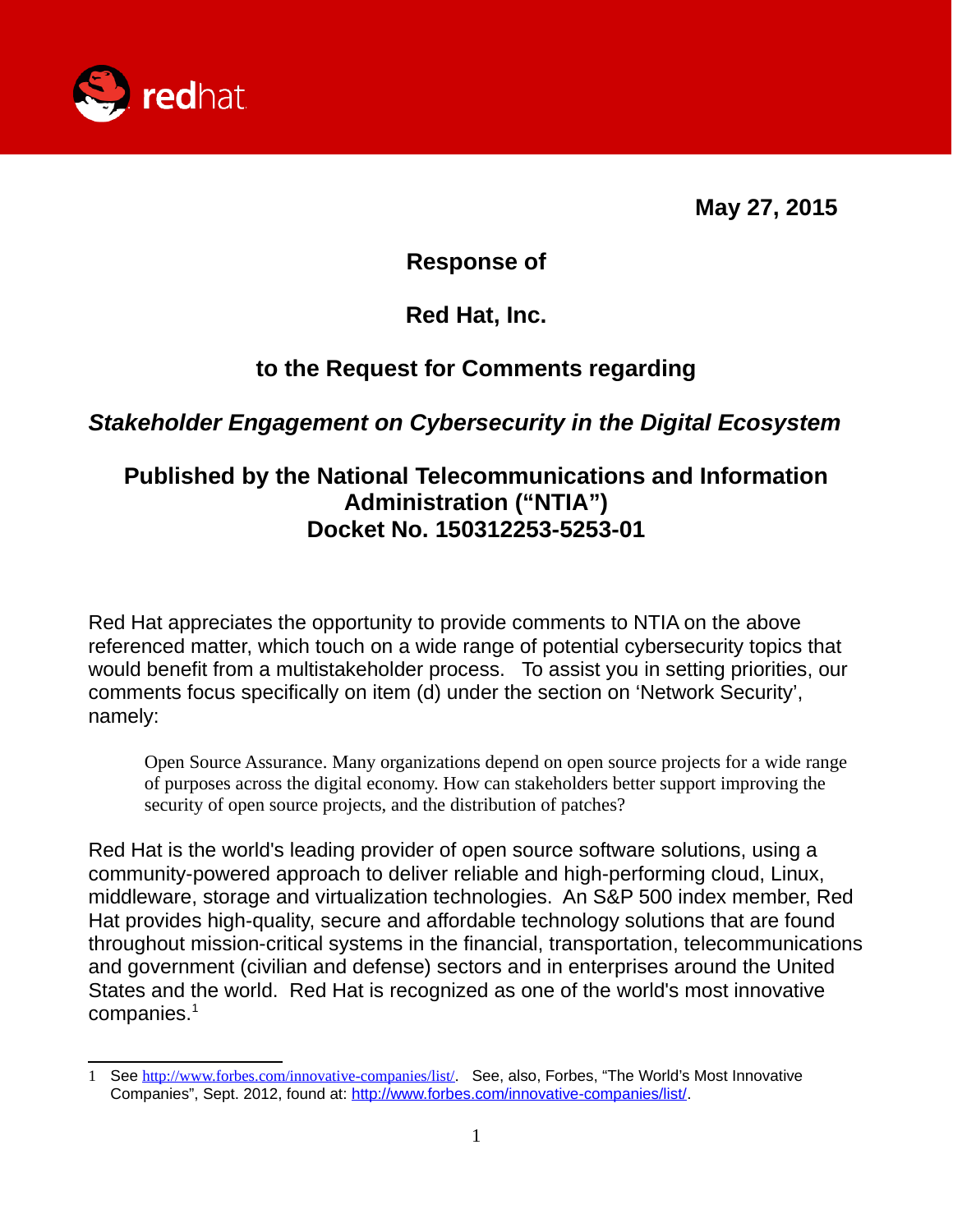### **The 'Collaborative Innovation' Model**

Collaborating through upstream software development projects is at the heart of the economic and business model that is driving the growing recognition that open source is the most effective way to develop software. Open source software vendors leverage the work done by innovative, vibrant open source communities (e.g., Linux, Jboss.org, OpenStack, Gluster, and KVM), allowing customers to take advantage of the work of many companies and individual developers. This collaborative model differs from the traditional proprietary software vendors' model where research and development are largely accomplished entirely by the vendors' employees.

In our case, Red Hat works with thousands of developers, only some of whom are our employees, who together contribute code and other work to upstream communities. Red Hat employees are among the key maintainers of, and contributors to, many of those communities. We find strength in the many people who contribute to - and the varied corporate and academic entities that sponsor - the open source projects that are our partners. The benefits of this collaborative innovation model do not flow to just one company; rather, the fruits of the work are available throughout the economy and empower many technology products and sectors.

### **Stakeholder Engagement in the Security of Open Source Projects**

At the outset, it is should be noted that the level of "security" in software refers not only to the number and types of vulnerabilities within any given code, but also how quickly such vulnerabilities are discovered and fixed before exploitation can occur. As reported in the media, a few highly visible vulnerabilities in 2014 affected open source projects, even as open source software generally meets or exceed industry expectations for software quality as measured by low "defect density" rates.<sup>[2](#page-1-0)</sup>

In the collaborative innovation model, more individuals (developer as well as end users) can inspect the source code to find, publicize and contribute to the fix of a possible vulnerability. This can lead to both faster discovery of unintentional security vulnerabilities and prevention of intentional vulnerabilities (backdoors) in the code.<sup>[3](#page-1-1)</sup>

Stakeholder engagement in (and efforts to improve) the security of open source projects is deep and growing. In general, the community engaged in a particular project, along with end users (including vendors who produce products based on the upstream project), work on an on-going basis to maintain the security and address

<span id="page-1-0"></span><sup>2</sup> [http://www.coverity.com/press-releases/coverity-scan-report-finds-open-source-software-quality-outpaces-proprietary-c](http://www.coverity.com/press-releases/coverity-scan-report-finds-open-source-software-quality-outpaces-proprietary-code-for-the-first-time/) [ode-for-the-first-time/](http://www.coverity.com/press-releases/coverity-scan-report-finds-open-source-software-quality-outpaces-proprietary-code-for-the-first-time/)

<span id="page-1-1"></span><sup>3</sup> By contrast, the more traditional (proprietary) model of software development puts the end user in the position of accepting the level of security that the software vendor is willing to deliver, including the rate that patches and updates are released.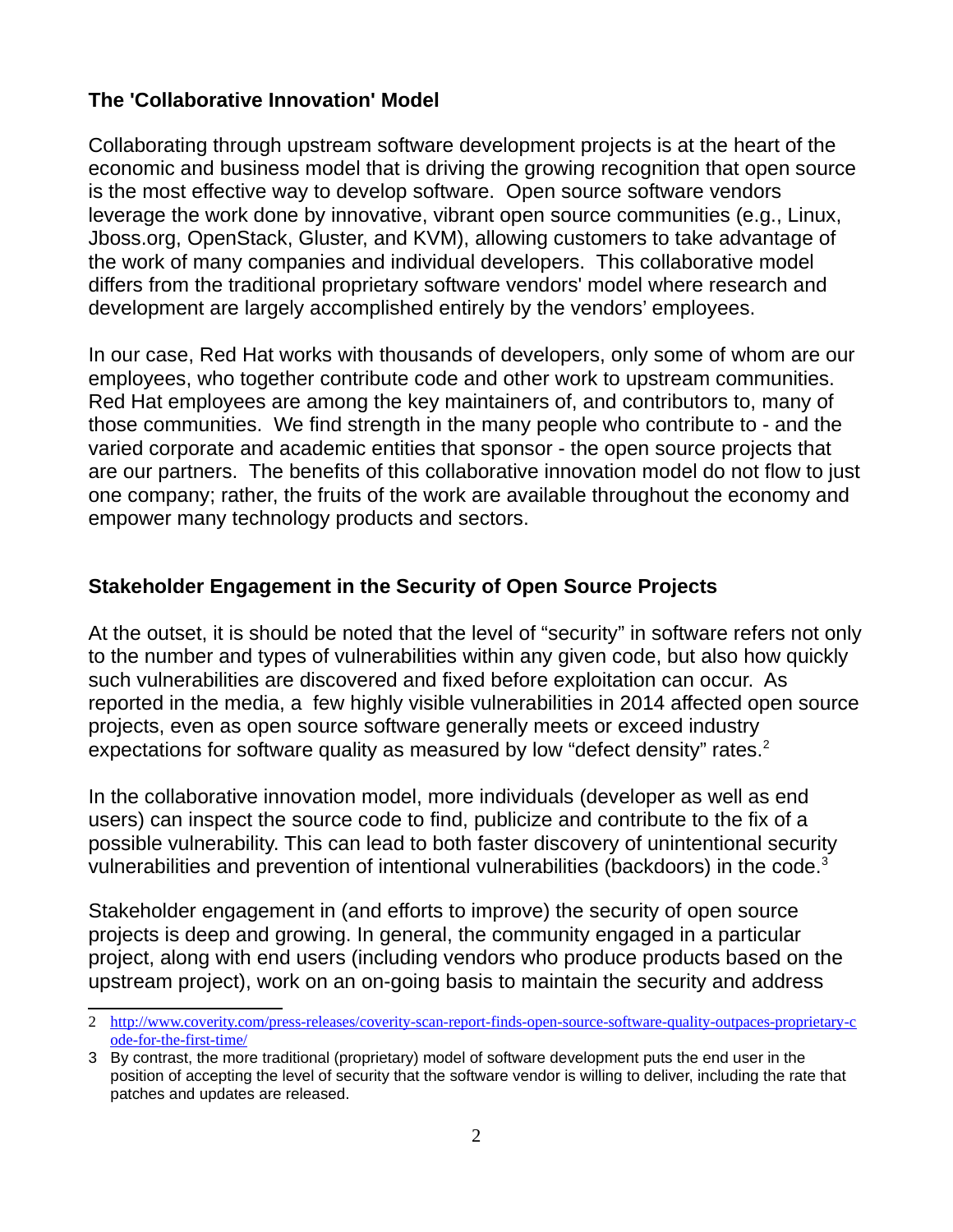vulnerabilities that may arise. Large communities of open source software developers and maintainers such as software foundations and commercial enterprises generally have processes in place for dealing with vulnerability reports.

A notable recent high profile example of stakeholders coming together to fill a 'gap' with smaller projects is the Core Infrastructure Initiative ("CII"), which is housed at the Linux Foundation. Announced in April of 2014, CII will fund and support open-source software projects that are widely used, yet underfunded. $4$ 

Significantly, while the CII was created in the wake of Heartbleed, a critical security bug in OpenSSL, it will be used to identify a variety of important open source projects that need help in addition to OpenSSL $<sup>5</sup>$  $<sup>5</sup>$  $<sup>5</sup>$  and fund specific tasks such as providing</sup> compensation to developers to work full-time on an open-source software project, conducting reviews and security audits, deploying test infrastructure, and facilitating travel and face-to-face meetings among developers.

#### **Collaborative Engagement with Government**

As appropriate, and with engagement with communities of developers and end users, the US Government has worked to support the improvement of open source software projects and communicate vulnerabilities and fixes.

One of the most significant of such efforts is the National Vulnerability Database ("NVD"), which is maintained by the National Institute of Standards and Technology ("NIST"), one of our nation's premier national laboratories. $6$  NVD is the U.S. government repository of standards-based vulnerability management data. This data enables automation of vulnerability management, security measurement, and compliance (e.g. FISMA). Of the top 50 'vendors' included in the NVD, 16 are open source projects.

NIST also maintains a collaborative, community-based project to support development of tools to enable secure implementation and vulnerability assessment. Most notable is the Security Content Automation Protocol (SCAP), $^7$  $^7$  a set of interoperable specifications derived from community ideas. According to NIST, "community participation is a great strength for SCAP, because the security automation community ensures the broadest possible range of use cases is reflected in SCAP functionality. ... We envision further expansion in compliance, remediation, and network monitoring."

<span id="page-2-0"></span><sup>4</sup> [Amazon Web Services, Cisco, Dell, Facebook, Fujitsu, Google, IBM, Intel, Microsoft, NetApp, Rackspace, VMware](http://www.linuxfoundation.org/news-media/announcements/2014/04/amazon-web-services-cisco-dell-facebook-fujitsu-google-ibm-intel)  [and The Linux Foundation Form New Initiative to Support Critical Open Source Projects,](http://www.linuxfoundation.org/news-media/announcements/2014/04/amazon-web-services-cisco-dell-facebook-fujitsu-google-ibm-intel) April 24, 2014.

<span id="page-2-1"></span><sup>5</sup> [Tech giants, chastened by Heartbleed, finally agree to fund OpenSSL IBM, Intel, Microsoft, Facebook,](http://arstechnica.com/information-technology/2014/04/tech-giants-chastened-by-heartbleed-finally-agree-to-fund-openssl/)  [Google, and others pledge millions to open source,](http://arstechnica.com/information-technology/2014/04/tech-giants-chastened-by-heartbleed-finally-agree-to-fund-openssl/), ArsTechnica, April 24, 2014.

<span id="page-2-2"></span><sup>6</sup> [https://nvd.nist.gov/.](https://nvd.nist.gov/)

<span id="page-2-3"></span><sup>7</sup> <http://scap.nist.gov/>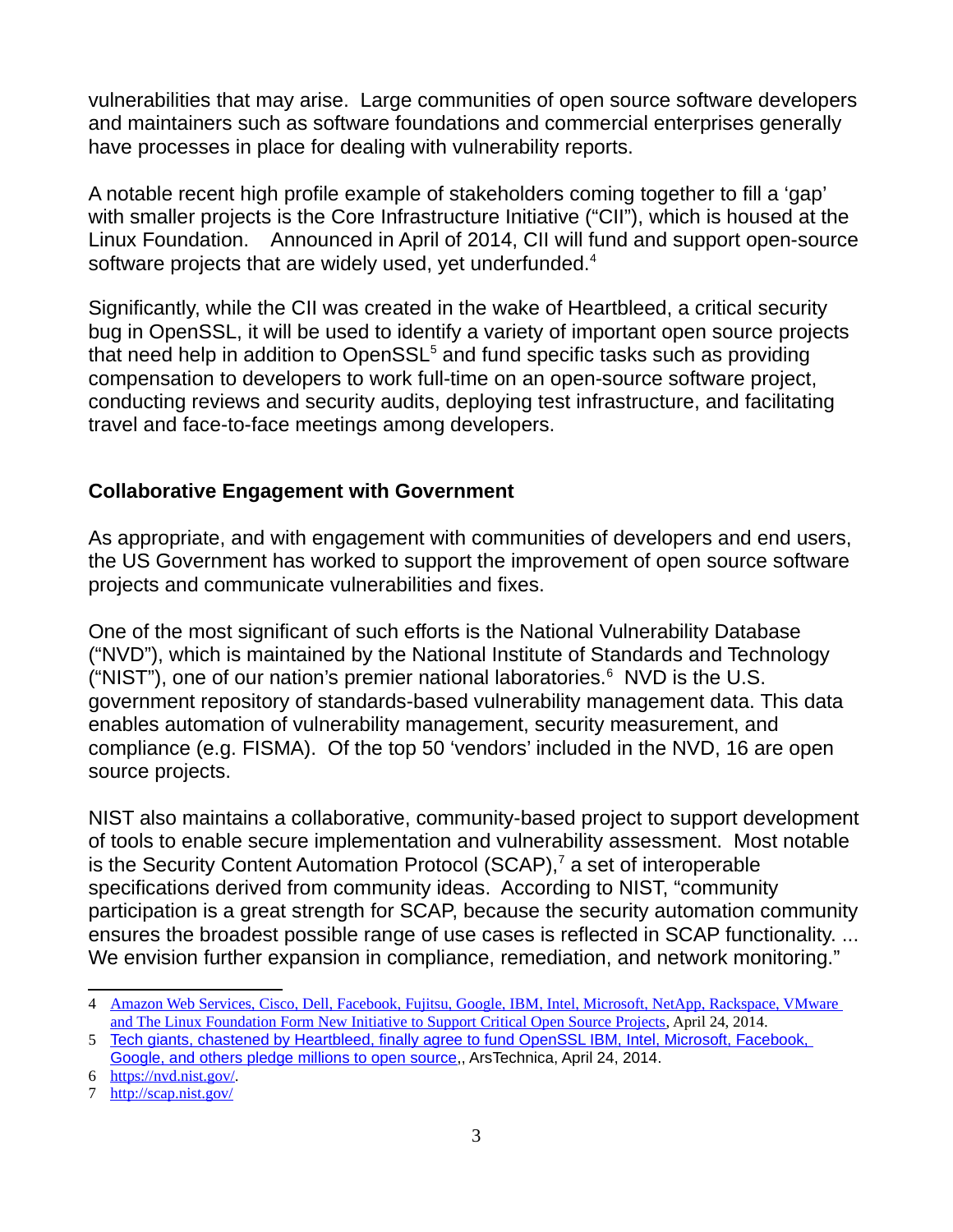In addition, the Department of Homeland Security is partnering with the private sector and communities through the Software Quality Assurance project to:

"Develop tools, techniques and environments for analyzing software to detect security vulnerabilities associated with our Nation's critical infrastructure and networks. Specifically, this project addresses the presence of internal flaws and vulnerabilities in software and deals with the root of the problem by improving software security. Test environments for these tools will also be built; one such facility is the SoftWare Assurance Market Place (SWAMP), which will develop research infrastructure that can be used by open source and commercial software product developers to test the security functionality of their software using source code analysis techniques to discover and eliminate vulnerabilities from large code bases."[8](#page-3-0)

Another key component of collaborative engagement in this area is the role of vendors, both in participation of upstream projects and with regard to the products that are widely used. For example, Red Hat's Product Security team provides tools and security data to help security measurement<sup>[9](#page-3-1)</sup>. Part of this commitment is our participation and leadership in various projects such as MITRE CVE and OVAL. We also provide reports and metrics, but more importantly, we also provide the raw data below so customers and researchers can produce their own metrics, for their own unique situations<sup>[10](#page-3-2)</sup>. Red Hat shares all of its fixes with the relevant upstream projects, even when many of the underlying vulnerabilities were not discovered internally $^{11}$  $^{11}$  $^{11}$ , This shows that emphasis on collaboration is essential.

<span id="page-3-0"></span><sup>8</sup> <http://www.dhs.gov/science-and-technology/csd-sqa>

<span id="page-3-1"></span><sup>9</sup> <https://securityblog.redhat.com/2015/03/18/cwe-vulnerability-assessment-report-2014/>

<span id="page-3-2"></span><sup>10</sup> <https://www.redhat.com/security/data/metrics/>

<span id="page-3-3"></span><sup>11</sup> <https://securityblog.redhat.com/2014/10/08/the-source-of-vulnerabilities-how-red-hat-finds-out-about-vulnerabilities/>